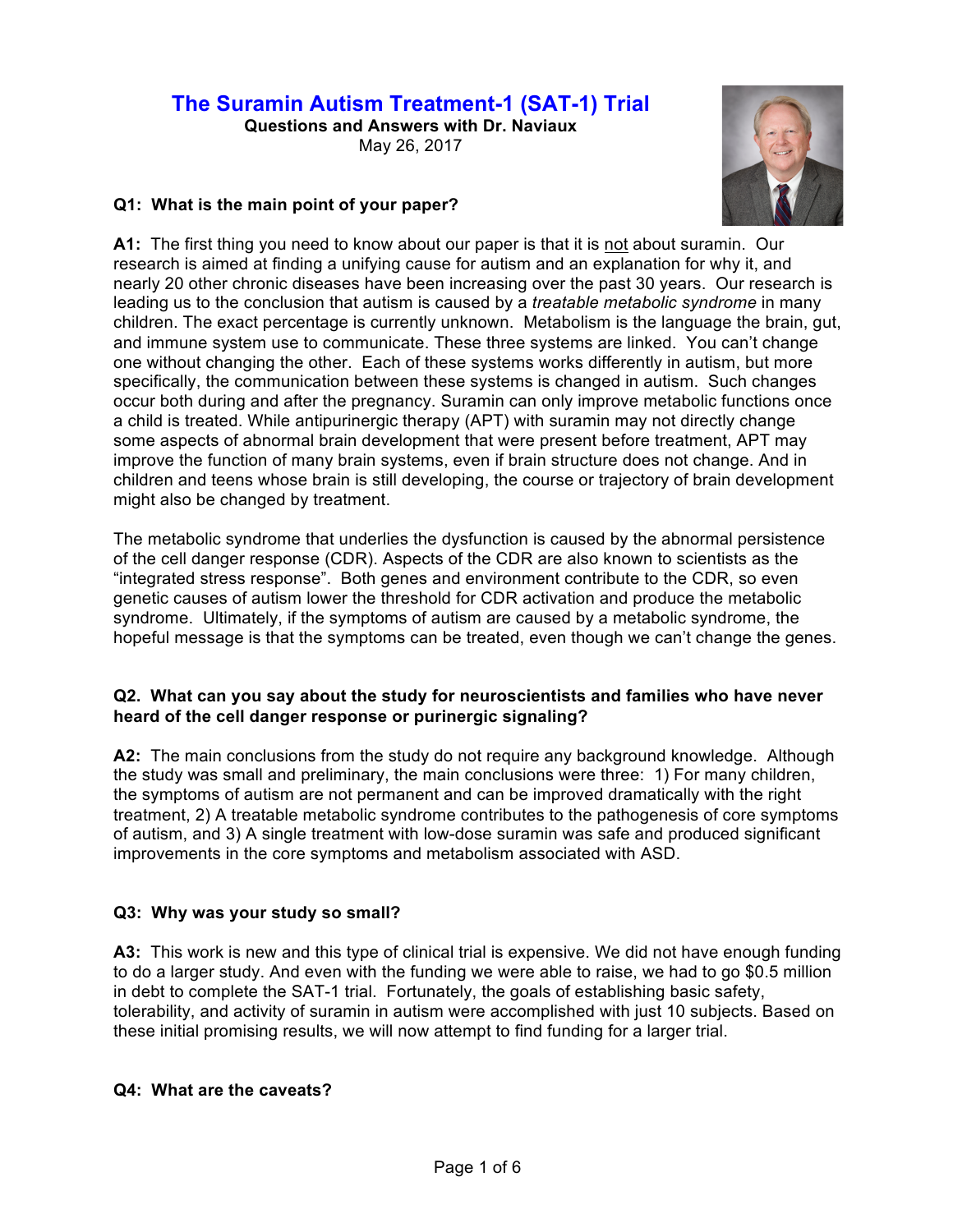**A4:** After summarizing the design and results of the study, we are left with the conclusion that either the results are wrong because of the small size of the study, or they are an important advance. We won't know which until the results can be replicated in larger studies. Even so, I am optimistic that we are on the right path. My hope is that other investigators will soon join in. Together we can all move faster to prove or disprove the CDR hypothesis and test the safety and efficacy of antipurinergic therapy (APT) in autism.

# **Q5. What is the cell danger response (CDR)?**

**A5:** The CDR is a natural and universal cellular response to any injury or stress. Its purpose is to help protect the cell and to jump-start the healing process. But sometimes the CDR gets stuck. This prevents completion of the natural healing cycle and can permanently alter the way the cell responds to the world. When this happens, cells behave as if they are still injured or in eminent danger, even though the original cause of the injury or threat has passed. On a molecular level, the defended set points for cellular homeostasis are altered. This creates a pathological metabolic memory—an abnormal cellular response—that leads to chronic disease. When this happens during early child development, it causes autism and many other chronic childhood disorders. When it happens later in life, a persistent CDR can lead to immune exhaustion and it can lower the resistance to chronic infections. When it swings in the other direction, the immune system takes on a hair trigger and it leads to inflammatory and autoimmune disorders. In both cases, it increases the prevalence of chronic disease.

## **Q6: How is purinergic signaling connected to the CDR?**

**A6**: In a second discovery from the lab, we found that extracellular nucleotide signaling called "purinergic signaling" maintains the CDR. This led us to the possibility of a unified approach to the treatment of autism. Antipurinergic drugs can treat the abnormal metabolic syndrome that causes autism by sending a cellular "all's clear" or "safety signal" like the one that is announced when a fire is extinguished telling you it is safe to return to school. Suramin is just the oldest antipurinergic drug available, and the only one that inhibits the particular purinergic receptors that cause autism. Many more antipurinergic drugs are in development. Suramin is just the first of a whole new class of medicines, like the first statin for high cholesterol, or the first beta blocker for high blood pressure.

## **Q7: How does suramin work?**

**A7a—The Pharmacology:** Suramin has several actions. One of its best-studied actions is as an inhibitor of purinergic signaling. Inside the cell, nucleotides like ATP and UTP are energy carriers and important molecules in normal metabolism. Stressed cells release ATP and other molecules made by mitochondria into the extracellular space through channels in the cell membrane. Extracellular ATP (eATP) is an ancient danger signal. It is called a "damage associated molecular pattern" or DAMP. When too much eATP is released, it binds to purinergic receptors it activates the cell danger response (CDR). Suramin inhibits the binding of eATP and eADP to these receptors and sends the cellular equivalent of the "all's clear" or safety signal. In this capacity, suramin and other antipurinergic drugs, are a kind of molecular armistice therapy (MAT), signaling the cellular war is over, the danger has passed, and cells can return to "peacetime" jobs like normal neurodevelopment, growth, and healing.

**A7b—The Clinical Effects:** Suramin works by removing negative signals that block or slow natural child development. It is more like removing the brakes then pressing the accelerator.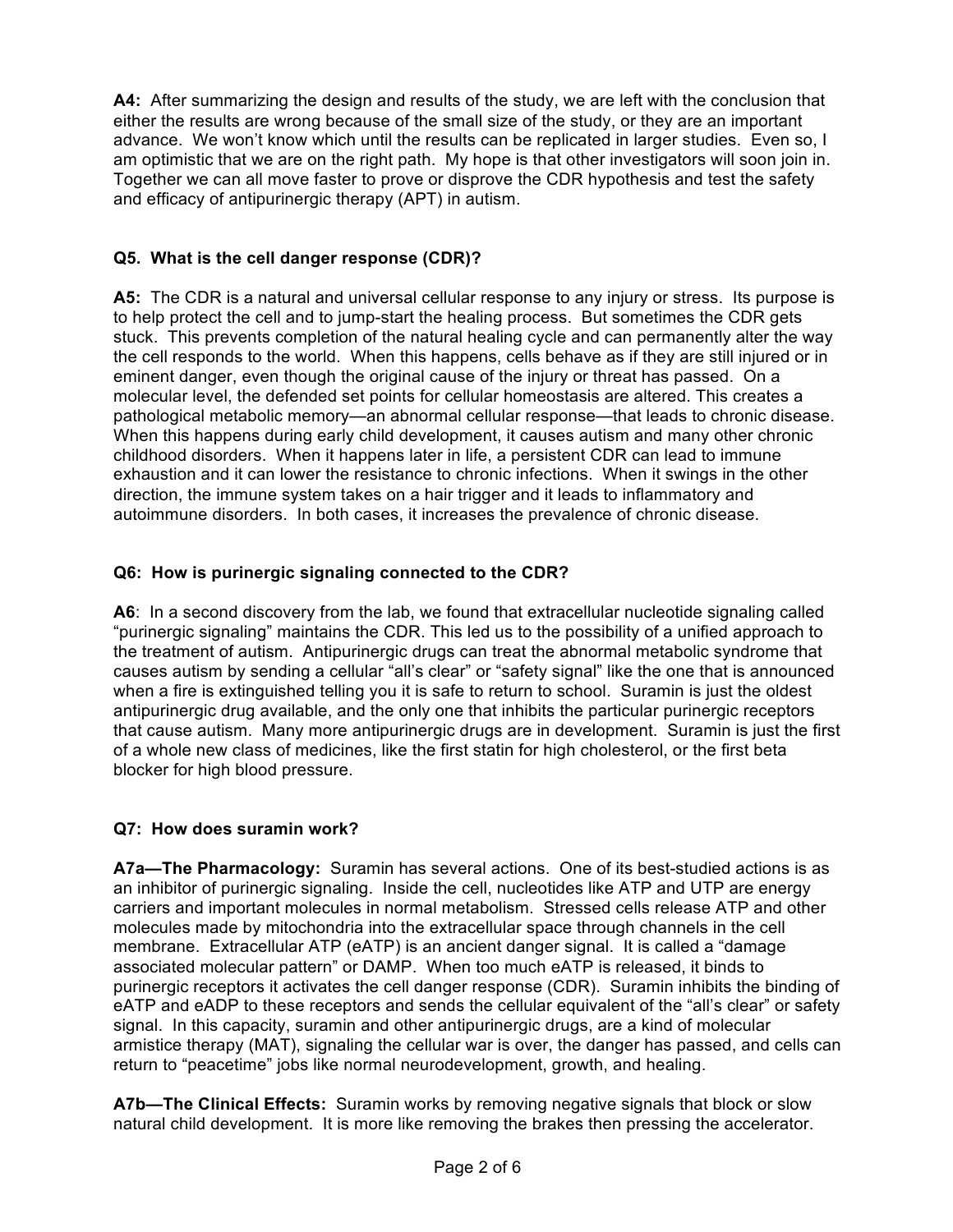Accelerated catch-up development occurs in the first few weeks when the brakes are removed because the child is ready to develop, but was otherwise blocked by their illness. This reminds me of giving a child who has an inborn error of metabolism in a vitamin or nutrient that they can't make, or taking away a toxin—the children begin to blossom. Children with severe oral motor dyspraxia in the SAT-1 study started humming and singing nonsense tunes around the house in the first few days after suramin. Like a baby learning to talk for the first time, they began making new sounds with their mouth, lips, and tongue that they had never made before. We had four non-verbal children in the study, two 6 year olds and the two 14 year olds. The 6 and 14 year old who received suramin said their first sentence of their lives about 1 week after the single suramin infusion. This did not happen in any of the children given placebo.

## **Q8: How many purinergic receptors are there?**

**A8:** There are 19 different purinergic receptors. Geoff Burnstock discovered purinergic signaling in 1972, and has been characterizing the nucleotide and nucleoside ligands, their receptors, and their biology ever since.

## **Q9: What about the side effects of suramin?**

**A9:** We did not find any serious side effects or safety concerns in this first study of a single, low-dose of suramin. The low-dose that we used produced blood levels of 5-15 µM and has never been tested for any disease in the nearly 100 years that suramin has been used in medicine. All previous uses of suramin have been at medium doses for sleeping sickness that produced blood levels of 50-100 µM for 1-3 months, or high doses for cancer chemotherapy that produced blood levels of 150-270 µM for 3-6 months.

It is important to remember that our study was small and only 5 boys received suramin. We were unable to detect rare side effects that might affect fewer than 20% (1 in 5) patients. Suramin caused a self-limited, asymptomatic rash, but this disappeared without treatment in 2-4 days. Larger clinical trials will be needed to detect uncommon side effects. For example, a study in which at least 100 children received suramin would be necessary to detect a side effect that occurred in just 1 out of 100 (1%) of children.

## **Q10: What about the risk of infections? If suramin blocks the CDR, won't children have trouble clearing common infections or responding to toxin exposures?**

**A10:** In theory, this could be a risk of suramin. However, we looked at this carefully in the trial. The infusions were done from October through February, so winter colds were a known risk. We found that two children in the placebo group got colds. Two children in the suramin group also had colds. The severity was the same in both groups. The duration of congestion and symptoms was 7-10 days, and also about the same in both groups. We did not find an increased risk of infection in the SAT-1 study. However in theory, any broad-spectrum antipurinergic drug (APD) might inhibit the CDR, so this will be a potential risk to monitor in future studies.

## **Q11: What problems can you imagine that might derail future suramin trials in autism?**

**A11:** If the improvements that occurred with suramin treatment stopped after a few months, even when effective blood levels were maintained, then the trials would fail. Also, if we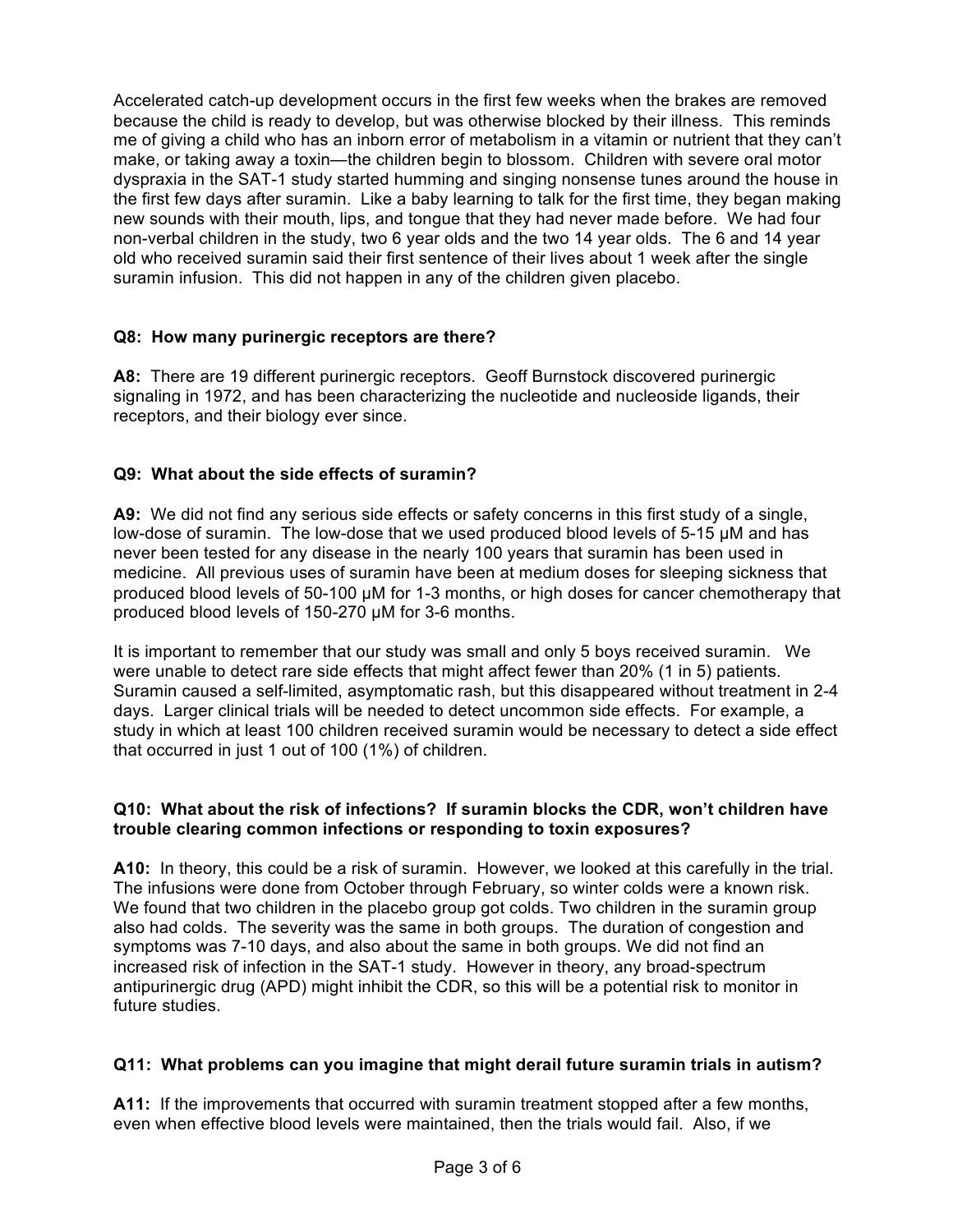encountered a safety issue that was unacceptable after a few months of treatment, then the trials might fail.

Even if suramin itself is not the best antipurinergic drug for autism, our studies have helped blaze the trail for the development of new antipurinergic drugs that might be even better. Before our work, no one knew that purinergic signaling abnormalities were a part of autism. Now we do, and new drugs can be developed rationally and systematically.

## **Q12: Will suramin need to be given for life?**

**A12:** I don't think so, but we don't have the science to answer this question yet. More studies will be necessary to see if improved development can become self-sustaining without the need for regular suramin treatment.

## **Q13: What about the effect that suramin might have on common therapies?**

**A13:** We found that during the time the children were on suramin, their benefit from all their usual therapies and enrichment programs increased dramatically. Once suramin removed the roadblocks to development, the benefit from speech therapy, occupational therapy, ABA, and even from playing games with other children during recess at school skyrocketed. Suramin was synergistic with their other therapies.

## **Q14: What is the rate-limiting factor to progress right now? Where are the bottlenecks?**

**A14:** The rate-limiting factor is money. Lack of funding has slowed our research progress on the CDR and purinergic signaling in autism for the past 9 years. We can't do the next studies without new funding. We have plans for 5 additional studies over the next 5 years to collect all the data the FDA will need to decide about the approval of suramin for autism. With adequate funding, culminating in a multicenter, phase III, registrational trial, these studies can be completed without further delays. Usually, the multimillion dollar cost of new drug development is covered by the Big Pharma that will benefit from FDA approval. Unfortunately, since suramin is 100-years old, the usual patent laws don't apply and the next clinical trials will require grass roots support from families and foundations, and other approaches to raise the needed funding. See our website at naviauxlab.ucsd.edu for information about helping to support these studies.

## **Q15: Do you think that suramin could help the genetic causes of autism too? Why?**

**A15:** Yes. Each of the genes that increase the risk of autism is connected to the cell danger response (CDR). For example, the Fragile X gene naturally prevents the translation of a large number of proinflammatory proteins. When the Fragile X gene is mutant, then those proinflammatory proteins like TNF $\alpha$  and IL1 $\beta$  are made, which activates the CDR. The causal gene in Angelman syndrome is thought to be the ubiquitin protein ligase E3A (UBE3A). When this gene is not expressed, worn-out proteins in the cell are not removed properly. This triggers the unfolded protein response, which activates the CDR. The causal gene in Smith-Magenis syndrome is thought to be the retinoic acid activated gene 1 (RAI), which is needed for a normal antiviral response. Failure to express RAI prevents normal handling of infections and results in a persistently activated CDR. We don't think that suramin will treat the physical features and non-autism symptoms of these genetic disorders. However, we think that suramin will be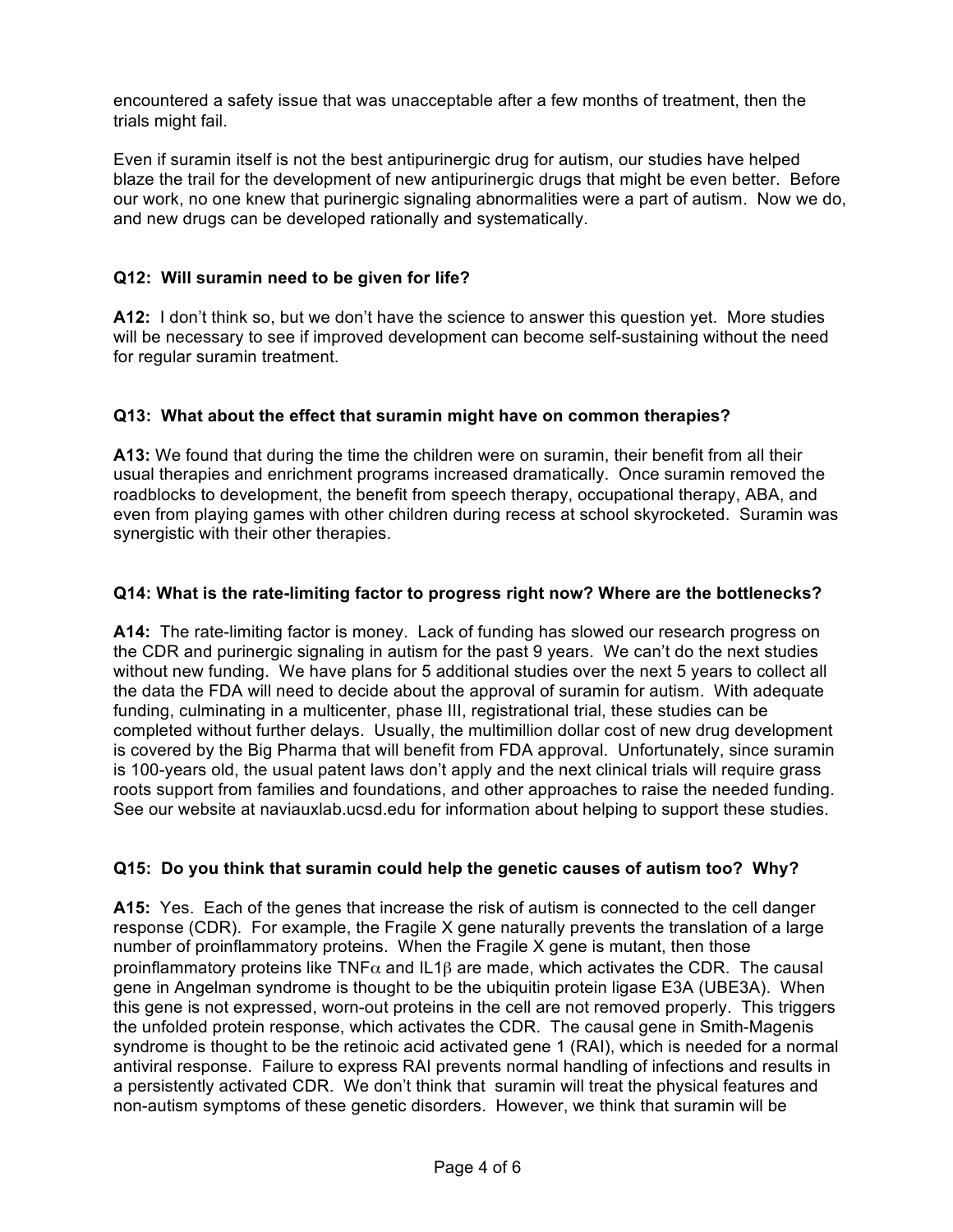effective in improving the core symptoms of autism in these genetic disorders, and produce improvements in language, social behavior, and decrease repetitive and restricted behaviors.

#### **Q16: What about teens and adults with ASD who don't want to be treated but rather want to be accepted and appreciated for their unique talents, abilities, and differences?**

**A16:** ASD is a label we use to talk about a group of children and adults with a recognizable pattern of neurodevelopmental differences. In the extreme, some non-verbal children with ASD will grow up to be non-verbal adults who cannot speak for themselves and may not ever be able to care for their own daily needs or hold down jobs. In the other extreme, the special gifts of some children with ASD will lead them to become activists as teens and adults whose voice is highly sought out by local and national agencies to express the needs of others and to help guide progress. We had a gifted teen with ASD as part of the team on the SAT1 study. He is a graphic artist and helped us to design the storyboards that allowed each parent and their child to visually review and prepare for the steps of the study, with special attention to sensory issues that were important for children with ASD.

The core symptoms of autism are the same in all children with ASD by diagnostic definition. Therefore, the core symptoms are not the things that make children and adults with ASD unique. When people talk about the special gifts of children and adults with ASD they are typically referring to the different way some teens and adults with ASD see and understand the world. Amazing abilities can occur, like the ability to solve a math problem in a way no one ever thought of before. Or the ability to write a beautiful poem or paint a masterpiece, or compose and conduct a symphony, or solve an engineering or computer problem that has stumped the best "neurotypical" brains in the world.

I have no desire to create new treatments to remove these special abilities. Nor do I want to create new treatments for anyone who does not need or want treatment. The right to selfdetermination and the right to healthcare choice are fundamental freedoms. However, unless research continues, new treatments will not be discovered, and the complementary freedom to choose a treatment when it is desired will be lost. We can respect both rights; the right to choose no treatment for some, and the right to choose new treatments for others. Both are possible, and both must be actively chosen to protect freedoms for all.

There is another point that needs to be made. In 2017, after over 70 years of trying, there are no effective pharmacologic treatments for the core symptoms of autism because a *unifying theory* for the cause of autism does not exist. People's experiences with ASD treatments to date have taught them that the treatment is often worse than the disorder. None of the treatments currently available actually get at the root problem in autism. If the root problem is ultimately proven to be the CDR and abnormalities in purinergic signaling, then the core symptoms like social anxiety, fear of changes in routine, and difficulties with verbal communication might be improved without suppressing the gifts that make children and adults with ASD exceptional. This new generation of treatments has a chance to precisely target the symptoms that hold people back with ASD, while not touching the gifts that allow them to excel.

## **Q17: Why is treating autism so important?**

**A17:** Autism spectrum disorder often affects children who have shown early gifts, and might otherwise grow up to become some of the best and brightest of their generation. Even if this is only true for a fraction of children, it means that some children now living with disabling forms of ASD, whose parents fear they might never be able to live independently, could have a chance for independence and live happy, self-reliant lives. And because many children with ASD are